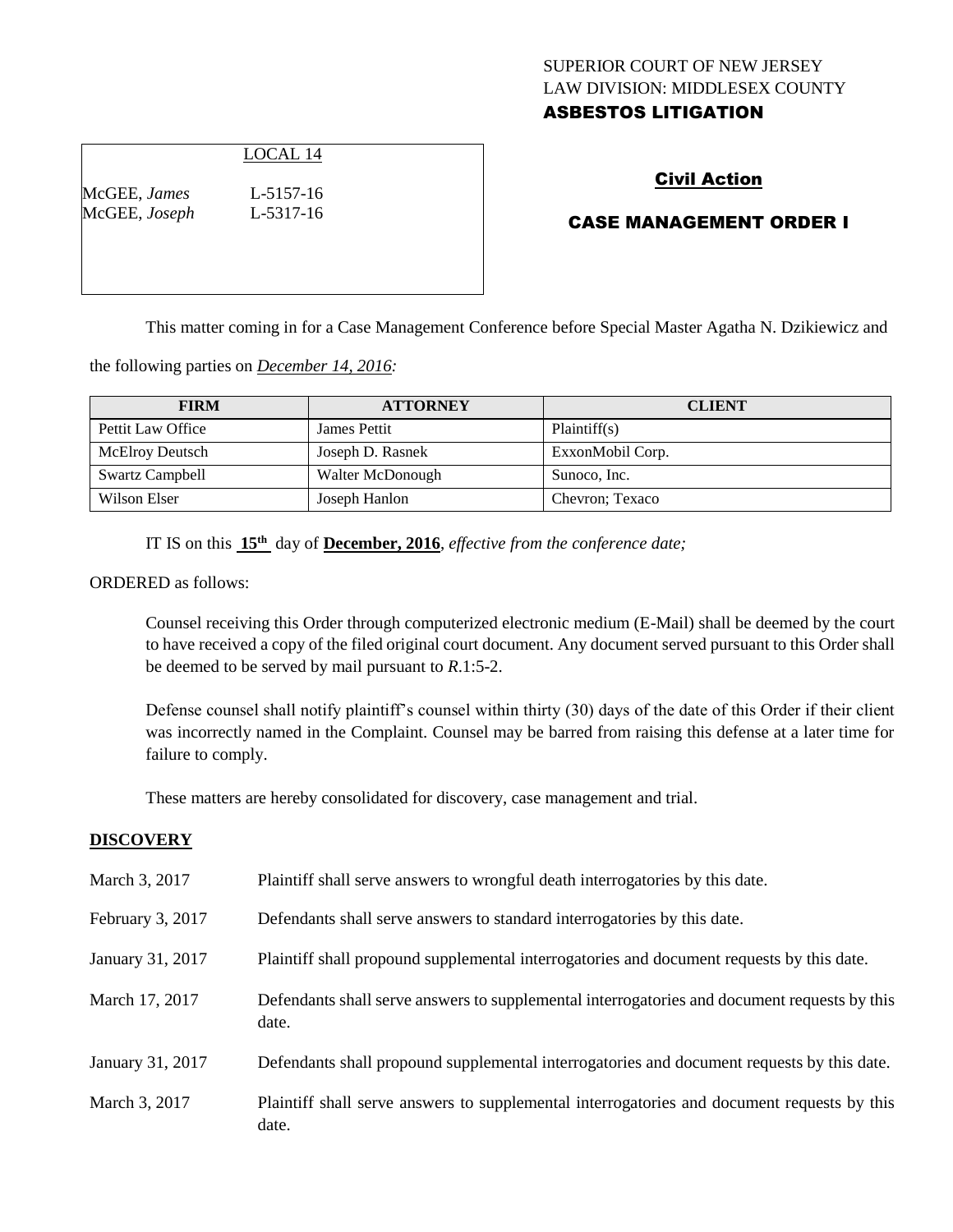- July 31, 2017 Fact discovery, including depositions, shall be completed by this date. Plaintiff's counsel shall contact the Special Master within one week of this deadline if all fact discovery is not completed.
- August 31, 2017 Depositions of corporate representatives shall be completed by this date.

## **EARLY SETTLEMENT**

September 15, 2017 Settlement demands shall be served on all counsel and the Special Master by this date.

## **SUMMARY JUDGMENT MOTION PRACTICE**

- September 15, 2017 Plaintiff's counsel shall advise, in writing, of intent not to oppose motions by this date.
- September 29, 2017 Summary judgment motions shall be filed no later than this date.
- October 27, 2017 Last return date for summary judgment motions.

## **MEDICAL DEFENSE**

- January 31, 2017 Defendants shall request executed medical authorizations from plaintiff's counsel by this date.
- February 28, 2017 Plaintiff shall serve executed medical authorizations by this date.
- January 16, 2018 Plaintiff shall serve medical expert reports by this date.
- March 16, 2018 Defendants shall identify its medical experts and serve medical reports, if any, by this date. In addition, defendants shall notify plaintiff's counsel (as well as all counsel of record) of a joinder in an expert medical defense by this date.

## **LIABILITY EXPERT REPORTS**

- January 16, 2018 Plaintiff shall identify its liability experts and serve liability expert reports or a certified expert statement by this date or waive any opportunity to rely on liability expert testimony.
- March 16, 2018 Defendants shall identify its liability experts and serve liability expert reports, if any, by this date or waive any opportunity to rely on liability expert testimony.

## **EXPERT DEPOSITIONS**

April 6, 2018 Expert depositions shall be completed by this date. To the extent that plaintiff and defendant generic experts have been deposed before, the parties seeking that deposition in this case must file an application before the Special Master and demonstrate the necessity for that deposition. To the extent possible, documents requested in a deposition notice directed to an expert shall be produced three days in advance of the expert deposition. The expert shall not be required to produce documents that are readily accessible in the public domain.

#### **PRE-TRIAL AND TRIAL**

March 22, 2018 @ 1:30pm Settlement conference. All defense counsel shall appear with authority to negotiate settlement and have a representative authorized to negotiate settlement available by

 $\_$  ,  $\_$  ,  $\_$  ,  $\_$  ,  $\_$  ,  $\_$  ,  $\_$  ,  $\_$  ,  $\_$  ,  $\_$  ,  $\_$  ,  $\_$  ,  $\_$  ,  $\_$  ,  $\_$  ,  $\_$  ,  $\_$  ,  $\_$  ,  $\_$  ,  $\_$  ,  $\_$  ,  $\_$  ,  $\_$  ,  $\_$  ,  $\_$  ,  $\_$  ,  $\_$  ,  $\_$  ,  $\_$  ,  $\_$  ,  $\_$  ,  $\_$  ,  $\_$  ,  $\_$  ,  $\_$  ,  $\_$  ,  $\_$  ,